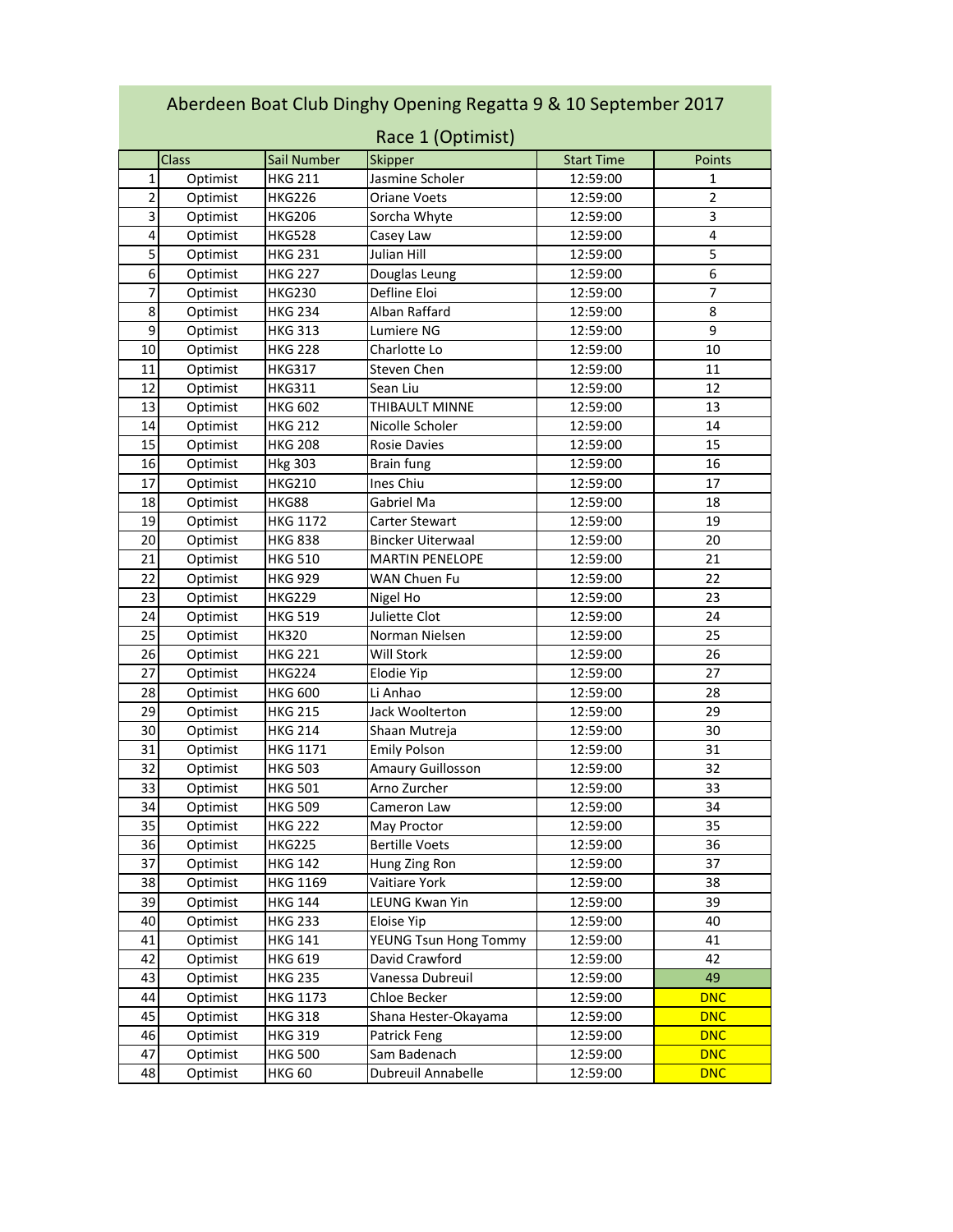| Race 2 (Optimist) |          |                 |                          |                   |            |
|-------------------|----------|-----------------|--------------------------|-------------------|------------|
|                   | Class    | Sail Number     | Skipper                  | <b>Start Time</b> | Place      |
| 1                 | Optimist | <b>HKG528</b>   | Casey Law                | 14:12:00          | 1          |
| 2                 | Optimist | <b>HKG226</b>   | <b>Oriane Voets</b>      | 14:12:00          | 2          |
| 3                 | Optimist | <b>HKG 602</b>  | THIBAULT MINNE           | 14:12:00          | 3          |
| 4                 | Optimist | <b>HKG 227</b>  | Douglas Leung            | 14:12:00          | 4          |
| 5                 | Optimist | HKG206          | Sorcha Whyte             | 14:12:00          | 5          |
| 6                 | Optimist | <b>HKG 212</b>  | Nicolle Scholer          | 14:12:00          | 6          |
| 7                 | Optimist | <b>HKG 211</b>  | Jasmine Scholer          | 14:12:00          | 7          |
| 8                 | Optimist | <b>HKG230</b>   | Defline Eloi             | 14:12:00          | 8          |
| 9                 | Optimist | <b>HKG 231</b>  | Julian Hill              | 14:12:00          | 9          |
| 10                | Optimist | <b>HKG 214</b>  | Shaan Mutreja            | 14:12:00          | 10         |
| 11                | Optimist | <b>HKG 313</b>  | Lumiere NG               | 14:12:00          | 11         |
| 12                | Optimist | HKG88           | Gabriel Ma               | 14:12:00          | 12         |
| 13                | Optimist | <b>HKG317</b>   | Steven Chen              | 14:12:00          | 13         |
| 14                | Optimist | <b>HKG 519</b>  | Juliette Clot            | 14:12:00          | 14         |
| 15                | Optimist | <b>HKG 228</b>  | Charlotte Lo             | 14:12:00          | 15         |
| 16                | Optimist | <b>HKG 234</b>  | Alban Raffard            | 14:12:00          | 16         |
| 17                | Optimist | <b>HKG 208</b>  | Rosie Davies             | 14:12:00          | 17         |
| 18                | Optimist | <b>HKG311</b>   | Sean Liu                 | 14:12:00          | 18         |
| 19                | Optimist | <b>HKG 929</b>  | <b>WAN Chuen Fu</b>      | 14:12:00          | 19         |
| 20                | Optimist | <b>HKG 510</b>  | <b>MARTIN PENELOPE</b>   | 14:12:00          | 20         |
| 21                | Optimist | <b>HKG 221</b>  | Will Stork               | 14:12:00          | 21         |
| 22                | Optimist | <b>HKG229</b>   | Nigel Ho                 | 14:12:00          | 22         |
| 23                | Optimist | <b>HKG 838</b>  | <b>Bincker Uiterwaal</b> | 14:12:00          | 23         |
| 24                | Optimist | <b>HKG 233</b>  | Eloise Yip               | 14:12:00          | 24         |
| 25                | Optimist | <b>HKG224</b>   | Elodie Yip               | 14:12:00          | 25         |
| 26                | Optimist | <b>HKG 215</b>  | Jack Woolterton          | 14:12:00          | 26         |
| 27                | Optimist | <b>HKG225</b>   | <b>Bertille Voets</b>    | 14:12:00          | 27         |
| 28                | Optimist | <b>HKG210</b>   | Ines Chiu                | 14:12:00          | 28         |
| 29                | Optimist | <b>HKG 600</b>  | Li Anhao                 | 14:12:00          | 29         |
| 30                | Optimist | <b>Hkg 303</b>  | Brain fung               | 14:12:00          | 30         |
| 31                | Optimist | <b>HKG 222</b>  | May Proctor              | 14:12:00          | 31         |
| 32                | Optimist | <b>HKG 1172</b> | Carter Stewart           | 14:12:00          | 32         |
| 33                | Optimist | <b>HKG 1171</b> | <b>Emily Polson</b>      | 14:12:00          | 33         |
| 34                | Optimist | <b>HKG 235</b>  | Vanessa Dubreuil         | 14:12:00          | 34         |
| 35                | Optimist | <b>HKG 503</b>  | Amaury Guillosson        | 14:12:00          | 35         |
| 36                | Optimist | <b>HKG 509</b>  | Cameron Law              | 14:12:00          | 36         |
| 37                | Optimist | <b>HKG 501</b>  | Arno Zurcher             | 14:12:00          | 37         |
| 38                | Optimist | <b>HKG 141</b>  | YEUNG Tsun Hong Tommy    | 14:12:00          | 38         |
| 39                | Optimist | <b>HKG 142</b>  | Hung Zing Ron            | 14:12:00          | 39         |
| 40                | Optimist | HK320           | Norman Nielsen           | 14:12:00          | 40         |
| 41                | Optimist | HKG 1169        | Vaitiare York            | 14:12:00          | 41         |
| 42                | Optimist | <b>HKG 619</b>  | David Crawford           | 14:12:00          | 42         |
| 43                | Optimist | <b>HKG 144</b>  | LEUNG Kwan Yin           | 14:12:00          | 43         |
| 44                | Optimist | HKG 1173        | Chloe Becker             | 14:12:00          | <b>DNC</b> |
| 45                | Optimist | HKG 318         | Shana Hester-Okayama     | 14:12:00          | <b>DNC</b> |
| 46                | Optimist | HKG 319         | Patrick Feng             | 14:12:00          | <b>DNC</b> |
| 47                | Optimist | <b>HKG 500</b>  | Sam Badenach             | 14:12:00          | <b>DNC</b> |
| 48                | Optimist | <b>HKG 60</b>   | Dubreuil Annabelle       | 14:12:00          | <b>DNC</b> |

## Aberdeen Boat Club Dinghy Opening Regatta 9 & 10 September 2017